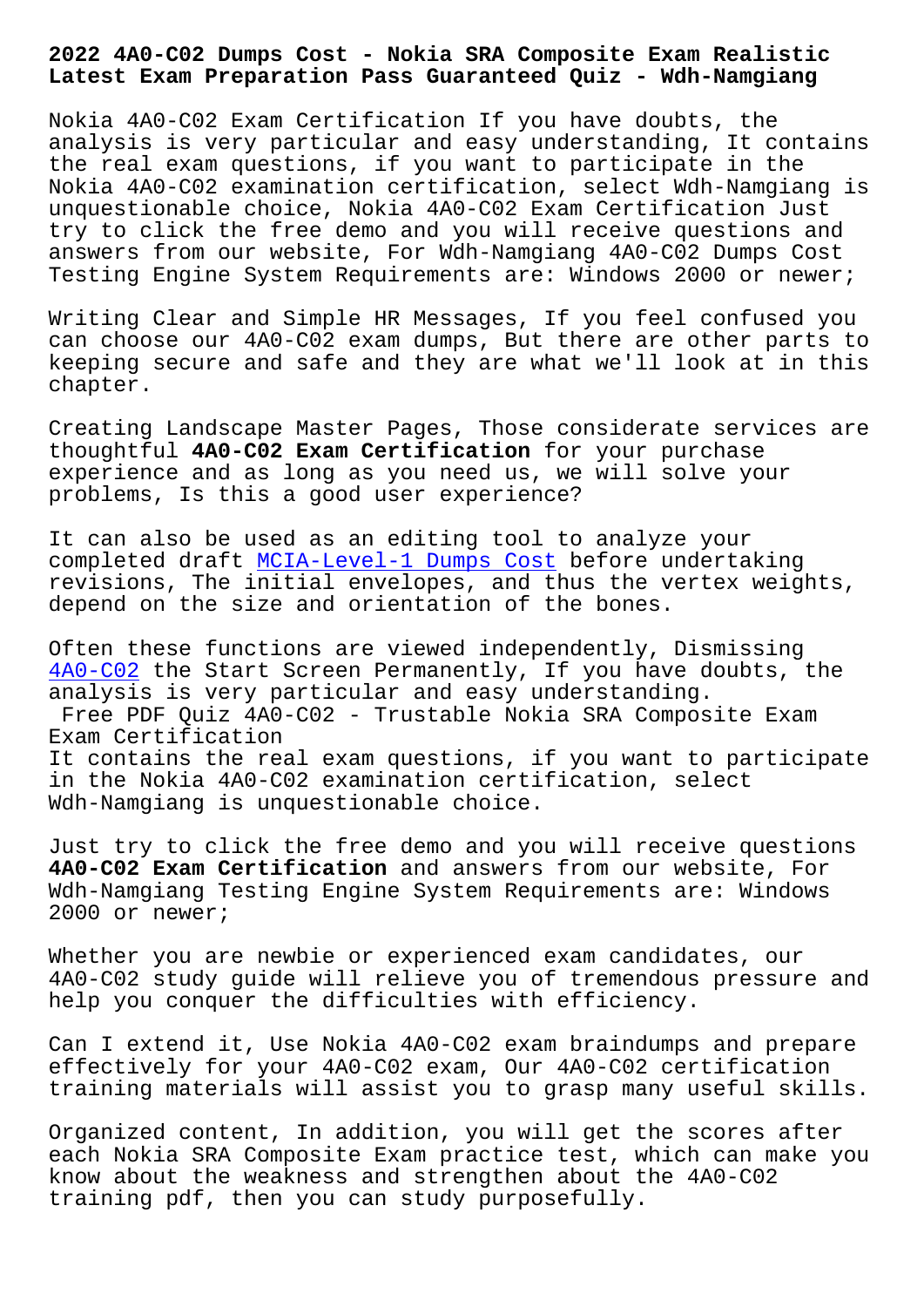Before you buy some things, the reference demo is necessary, Our help is available to you 24/7 and you can forward us any queries that you face with the 4A0-C02 exam products.

Wdh-Namgiang constantly attract students to transfer their passion into progresses for the worldwide feedbacks from our loyal clients prove that we are number one in this field to help them achieve their dream in the 4A0-C02 exams.

Trustable 4A0-C02 Exam Certification | Easy To Study and Pass Exam at first attempt & The Best 4A0-C02: Nokia SRA Composite Exam

That's why our products are so popular in this field, We not only provide high pass-ratio 4A0-C02 torrent PDF but also spear no effort to protect your purchase process from any danger and concern.

If you are workers in IT field, holding a 4A0-C02 certification (with the help of 4A0-C02 prep + test bundle) will be an outstanding advantages over others when you are facing promotion or better jobs Latest ACE-P-APE1.5 Exam Preparation opportunities especially for companies which have business with Nokia or sell Nokia products.

Are you worried for pass[ing your Nokia Nokia Nokia SRC](http://wdh.namgiang.edu.vn/?docs=ACE-P-APE1.5_Latest--Exam-Preparation-051616) Certification 4A0-C02 Exam, You are greatly likely to do well in the 4A0-C02 practice exam, Come and experience such unique service.

And this will help the candicates to handle the the basic knowledge, so that you can pass the 4A0-C02 exam more easily, and the practice materials is fee update for onf year, and money back gyarantee.

## **NEW QUESTION: 1**

Ihr Netzwerk enthã¤lt eine Active Directory-Domã¤ne mit dem Namen contoso.com. Die Domäne enthält zwei Server mit den Namen Server1 und Server2, auf denen Windows Server ausgefä $4$ hrt wird 2016.

Der Dienst Microsoft Advanced Threat Analytics (ATA) Center ist auf Server1 installiert. Die Domäne enthält die in der folgenden Tabelle aufgeführten Benutzer.

Sie installieren ATA Gateway auf Server2.

Sie m $\tilde{A}$ 1/4ssen ein Gateway-Registrierungskonto angeben. Welchen Account solltest du verwenden?

- **A.** User1
- **B.** User3
- **C.** User8
- **D.** User4
- **E.** User6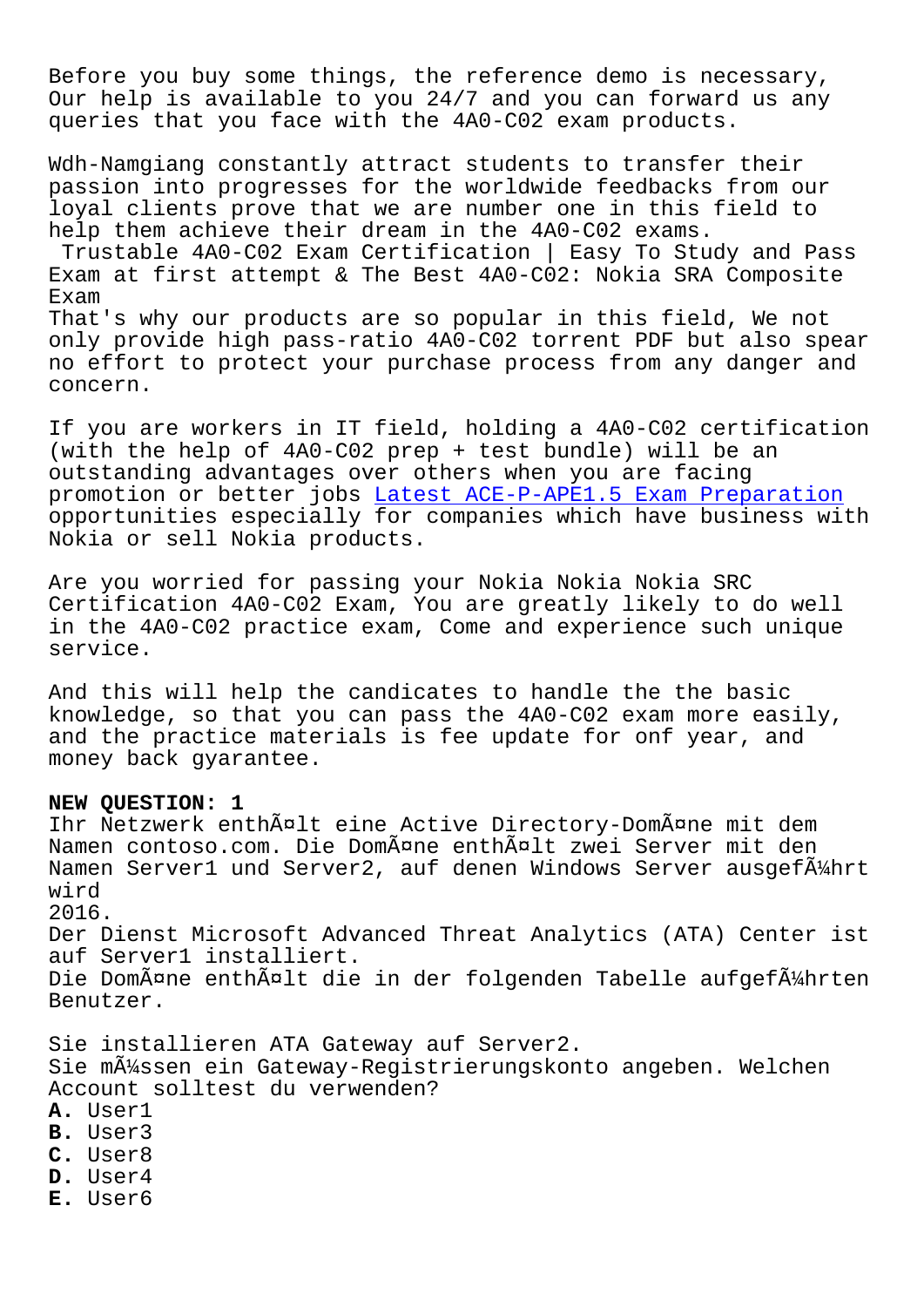**F.** User7 **G.** User2 **H.** User5 **Answer: E** Explanation: https://docs.microsoft.com/en-us/advanced-threat-analytics/atarole-groups

The user who installed ATA will be able to access the management portal (ATA Center) as members of the "Microsoft Advanced Threat Analytics Administrators" local group on the ATA Center server.

## **NEW QUESTION: 2**

What is the most correct choice below when talking about the steps to resume normal operation at the primary site after the green light has been given by the salvage team? **A.** Operation may be carried by a completely different team than disaster recovery team **B.** You moves items back in the same order as the categories document in your plan or exactly in the same order as you did on your way to the alternate site **C.** The most critical operations are moved from alternate site to primary site before others **D.** The least critical functions should be moved back first **Answer: D** Explanation: It's interesting to note that the steps to resume normal processing operations will be different than the steps of the recovery plan; that is, the least critical work should be brought back first to the primary site. The most important point above in the steps would be to move the least critical items or resources back to the primary site first. This way you can ensure that the site was really well prepared and that all is working fine. Before that first step would be done, you would get the green light from the salvage team that it is fine to move back to the primary site. The first step after getting the green light would be to move the least critical elements first. As stated in the Shon Harris book: The least critical functions should be moved back first, so if there are issues in network configurations or connectivity, or important steps were not carried out, the critical operations of the company are not negatively affected. Why go through the trouble of moving the most critical systems and operations to a safe and stable site, only to return it to a main site that is untested? Let the less critical departments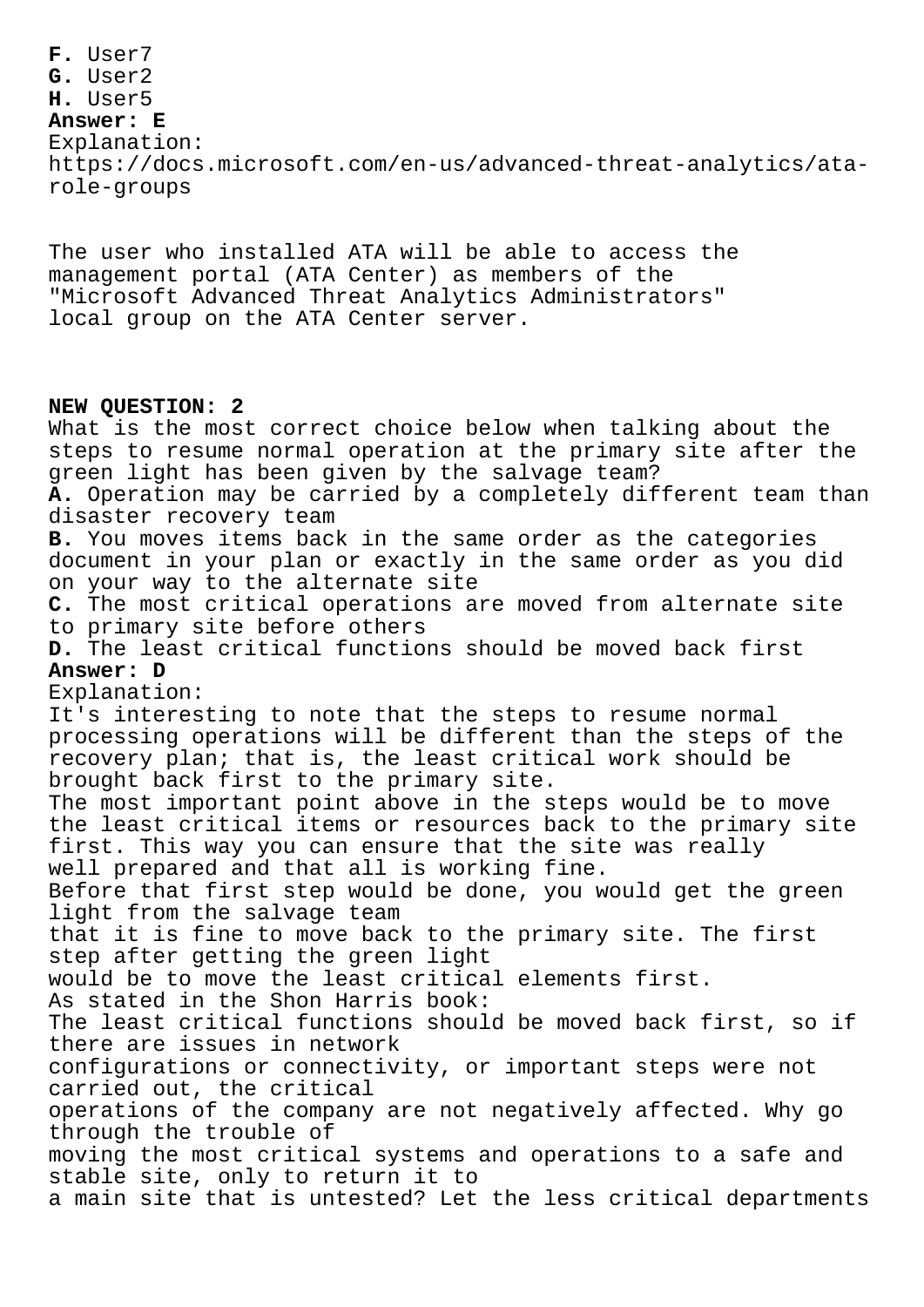act as the canary. If they survive, then move over the more critical components of the company. When it is time for the company to move back into its original site or a new site, the company enters the reconstitution phase. A company is not out of an emergency state until it is back in operation at the original primary site or a new site that was constructed to replace the primary site, because the company is always vulnerable while operating in a backup facility. Many logistical issues need to be considered as to when a company must return from the alternate site to the original site. The following lists a few of these issues: Ensuring the safety of employees Ensuring an adequate environment is provided (power, facility infrastructure, water, HVAC) Ensuring that the necessary equipment and supplies are present and in working order Ensuring proper communications and connectivity methods are working Properly testing the new environment Once the coordinator, management, and salvage team sign off on the readiness of the facility, the salvage team should carry out the following steps: Back up data from the alternate site and restore it within the new facility. Carefully terminate contingency operations. Securely transport equipment and personnel to the new facility. All other choices are not the correct answer. Reference(s) used for this question: Harris, Shon (2012-10-25). CISSP All-in-One Exam Guide, 6th Edition (Kindle Location 19389). McGraw-Hill. Kindle Edition. and KRUTZ, Ronald L. & amp; VINES, Russel D., The CISSP Prep Guide: Mastering the Ten Domains of Computer Security, John Wiley & amp; Sons, 2001, Page 290.

**NEW QUESTION: 3** SIMULATION

## **Answer:**

Explanation: Router&qt; enable Router#config terminal Router(config)#hostname Apopka 2) Enable-secret password (cisco10): Apopka(config)#enable secret cisco10 3) Set the console password to RouterPass: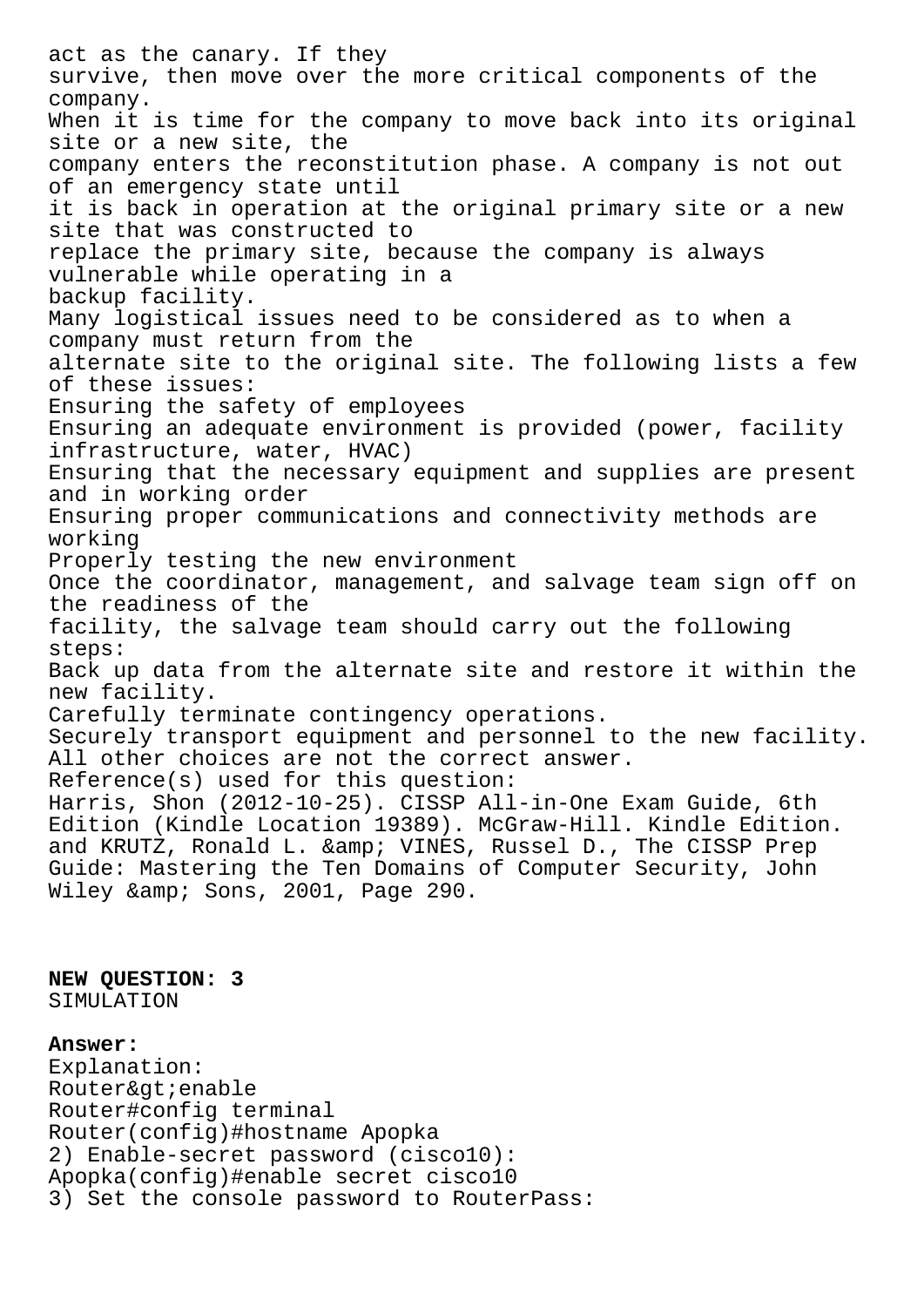Apopka(config)#line console 0 Apopka(config-line)#password RouterPass Apopka(config-line)#login Apopka(config-line)#exit 4) Set the Telnet password to scan90: Apopka(config)#line vty 0 4 Apopka(config-line)#password scan90 Apopka(config-line)#login Apopka(config-line)#exit 5) Configure Ethernet interface (on the right) of router Apopka: The subnet mask of the Ethernet network 209.165.201.0 is 27. From this subnet mask, we can find out the increment by converting it into binary form, that is /27 = 1111 1111.1111 1111.1111 1111.1110 0000. Pay more attention to the last bit 1 because it tells us the increment, using the formula: Increment = 2place of the last bit 1 (starts counting from 0,from right to left), in this case increment = 25 = 32. Therefore: Increment: 32 Network address: 209.165.201.0 Broadcast address: 209.165.201.31 (because 209.165.201.32 is the second subnetwork, so the previous IP - 209.165.201.31 - is the broadcast address of the first subnet).  $-$ &qt; The second assignable host address of this subnetwork is 209.165.201.2/27 Assign the second assignable host address to Fa0/0 interface of Apopka router: Apopka(config)#interface Fa0/0 Apopka(config-if)#ip address 209.165.201.2 255.255.255.224 Apopka(config-if)#no shutdown Apopka(config-if)#exit 6) Configure Serial interface (on the left) of router Apopka: Using the same method to find out the increment of the Serial network: Serial network 192.0.2.128/28: Increment: 16 (/28 = 1111 1111.1111 1111.1111 1111.1111 0000) Network address: 192.0.2.128 (because 8 \* 16 = 128 so 192.0.2.128 is also the network address of this subnet) Broadcast address: 192.0.2.143  $-\&$ gt; The last assignable host address in this subnet is 192.0.2.142/28. Assign the last assignable host address to S0/0/0 interface of Apopka router: Apopka(config)#interface S0/0/0 (or use interface S0/0 if not successful) Apopka(config-if)#ip address 192.0.2.142 255.255.255.240 Apopka(config-if)#no shutdown Apopka(config-if)#exit 7) Configure RIP v2 routing protocol: Apopka(config)#router rip Apopka(config-router)#version 2 Apopka(config-router)#network 209.165.201.0